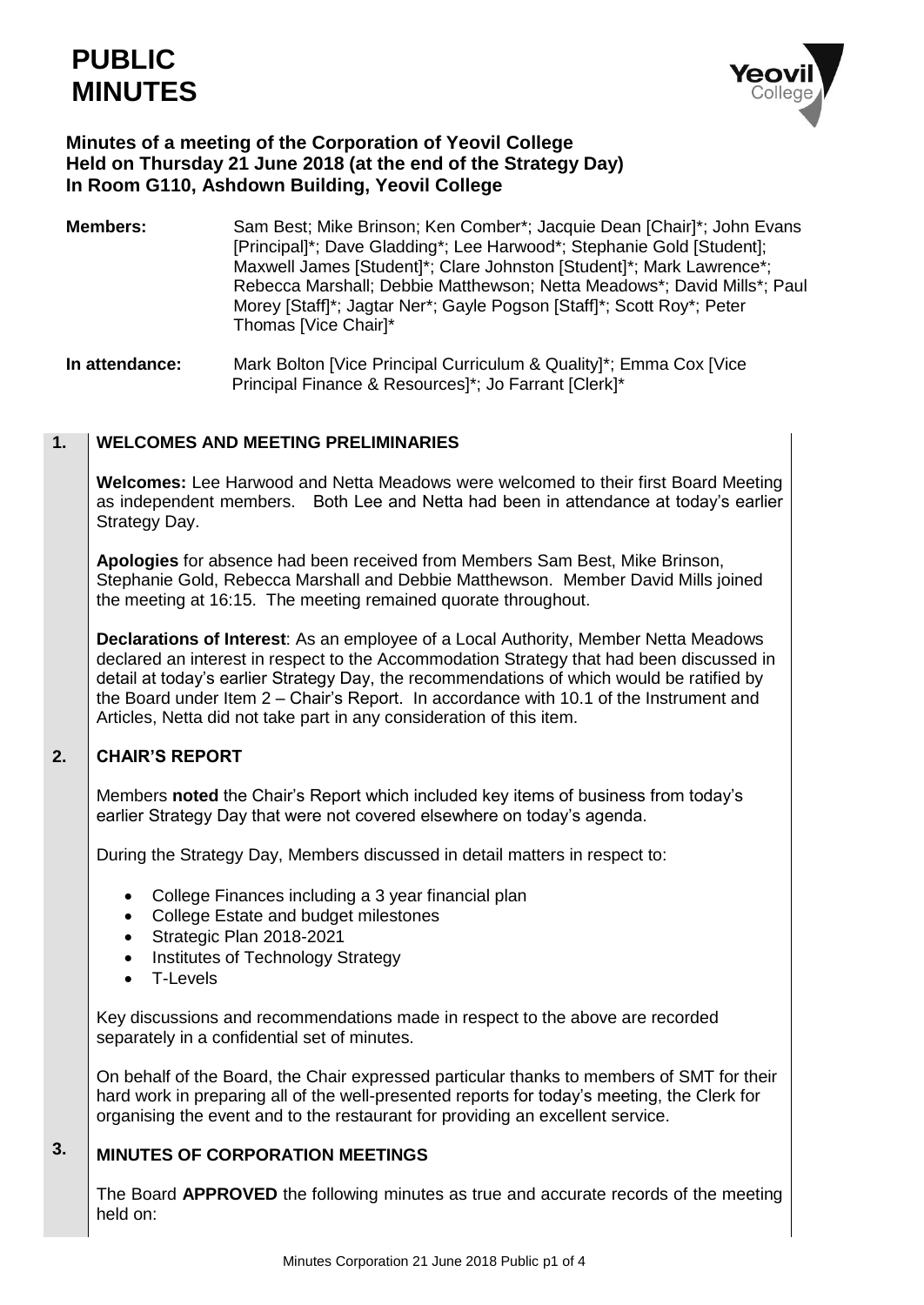- 24 May 2018 Public
- 24 May 2018 Confidential

Both sets of minutes were signed by the Chair. The public version would be uploaded onto the College website.

### **4. MATTERS ARISING**

The action and query sheet was **noted**, reviewed and updated. Actions were either complete, included elsewhere on today's agenda or being appropriately tracked and carried forward.

The Vice Principal Finance & Resources informed the Board that VAT would not be recovered in respect to the two new builds (Davinci and Construction Centre). This item would now be removed from the Action and Query Sheet.

### **5. FINANCIAL UPDATE**

# **May 2018 Management Accounts**

Finances had been the subject of key discussions at today's strategy session as the Board had rigorously reviewed a 3 Year Financial Forecast.

The Board discussed the related financial commentary within the May 2018 Management Accounts in addition to noting a verbal update from the Vice Principal Finance and Resources.

Significant variances of +/- £25k against budget were highlighted and explained in detail. The month's performance remains in line with the flexed budget with the end of year deficit increasing due to the reduction in apprenticeship forecasting and AEB.

# **Churchill Signed Bond Agreement**

The decision was made to defer the approval of this item to the July 2018 Board Meeting as further clarification was needed with the College's Procurement Officer.

### **6. PRINCIPAL'S REPORT**

The Board **noted** the Principal's comprehensive report which provided updates on:

- College bus YC2
- Car Parking survey
- Joint delivery with local schools (post-16 delivery)
- Schools update
- Institutes of Technology
- T-Level pilot
- In year progress KPIs and Operating Statement

# **There were no strategic actions to approve within the report**.

The Board then reviewed the Operating Statement. The Board acknowledged the vast amount of work that had been undertaken in year against each of the strategic aims and congratulated the management team for their achievements.

## **7. TEACHING AND LEARNING**

# **Quality & Assurance (Q&A) Committee**

The Chair of the Q&A Committee updated the Board on the key areas of business discussed at its most recent meeting held on 18 June 2018. This included updates on:

- **Curriculum Area Reviews Reports (CAR)** Business & Initial Teacher Training and A-Levels with an update on progress made against the action plans
- **Applications** external applications are encouraging at this stage with a 10%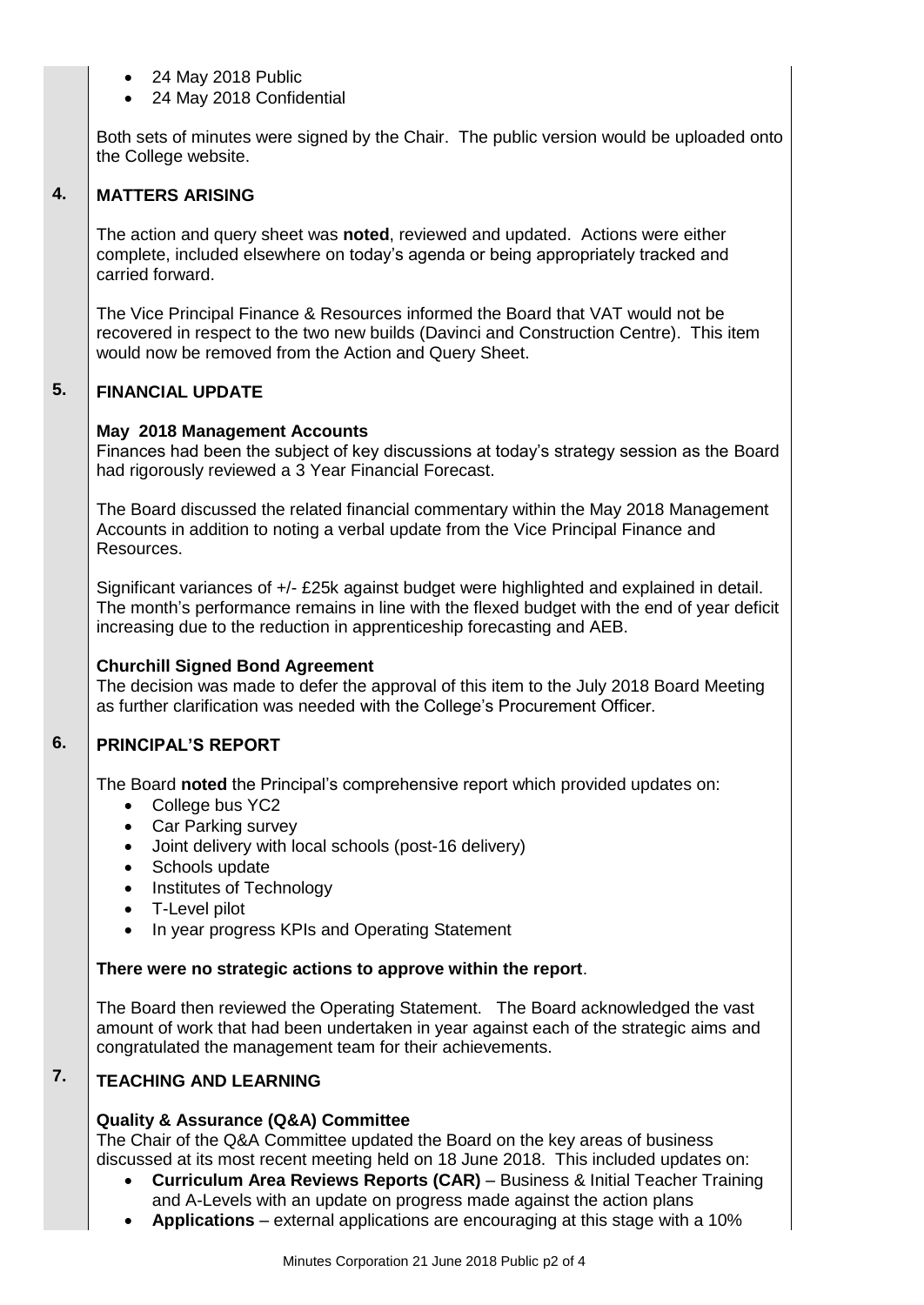| increase in applications from the local schools with internal progression significantly<br>on the rise. The Committee had been concerned to learn about the 10% of<br>learners that "drop-out" of their course between days 1 (enrol) to 42 (funded). The<br>Committee felt there was scope to reduce this figure and would continue to monitor<br>very closely. The College continue to push the "keep warm" and "swop not drop"<br>campaigns<br><b>Retention</b> – in year overall is extremely high at 96.5%. This high figure has been<br>$\bullet$<br>challenged repeatedly through target setting and will continue to be monitored by<br>study programme managers<br>Attendance - in spite of high retention, attendance is a concern with several<br>٠<br>contributing factors recognised including the significant increase of students with<br>poor mental health and the complexity of English & Maths timetables. It was<br>encouraging to learn that there had been 90% attendance at the recent GCSE<br>Maths and English exams<br>Value added - in order to improve staff's understanding of value added, a tool has<br>$\bullet$<br>been developed which has proven very useful in accelerating the required<br>understanding and culture change in staff. Early indications show that the College<br>will improve its value added score this year but to what extent remains unclear.<br>Target Setting 2 - an encouraging set of results with outcomes within 1-2%<br>$\bullet$<br>Lesson Observations - the revised 2017/18 process has received a mixed<br>$\bullet$<br>reception which will require some reflection and possibly some changes to the<br>2018/19 process. The absence of a robust improvement metric needs further<br>reflection. The Board will receive updates after each window in 2018/19<br>The Clerk is preparing the Terms of Reference for the Q&A Committee which the Board<br>will be asked to consider and approve at its meeting in July.<br><b>Student Survey</b><br>The Vice Principal Curriculum and Quality confirmed the results of the Internal Induction<br>Survey. The overall results for all ages and levels showed an increase in overall<br>satisfaction from the previous year; $2016/17 - 7.6/10$ compared to $2017/18 - 8.2/10$ . These<br>results would now be shared and reviewed by the student council.  The Board should | <b>Clerk</b><br><b>VP C&amp;Q</b> |
|----------------------------------------------------------------------------------------------------------------------------------------------------------------------------------------------------------------------------------------------------------------------------------------------------------------------------------------------------------------------------------------------------------------------------------------------------------------------------------------------------------------------------------------------------------------------------------------------------------------------------------------------------------------------------------------------------------------------------------------------------------------------------------------------------------------------------------------------------------------------------------------------------------------------------------------------------------------------------------------------------------------------------------------------------------------------------------------------------------------------------------------------------------------------------------------------------------------------------------------------------------------------------------------------------------------------------------------------------------------------------------------------------------------------------------------------------------------------------------------------------------------------------------------------------------------------------------------------------------------------------------------------------------------------------------------------------------------------------------------------------------------------------------------------------------------------------------------------------------------------------------------------------------------------------------------------------------------------------------------------------------------------------------------------------------------------------------------------------------------------------------------------------------------------------------------------------------------------------------------------------------------------------------------------------------------------------------------------------------------------------------------------|-----------------------------------|
| expect to receive the National Survey Results at its meeting in October 2018.                                                                                                                                                                                                                                                                                                                                                                                                                                                                                                                                                                                                                                                                                                                                                                                                                                                                                                                                                                                                                                                                                                                                                                                                                                                                                                                                                                                                                                                                                                                                                                                                                                                                                                                                                                                                                                                                                                                                                                                                                                                                                                                                                                                                                                                                                                                |                                   |
| <b>LEGAL, POLICY AND REGULATORY MATTERS</b>                                                                                                                                                                                                                                                                                                                                                                                                                                                                                                                                                                                                                                                                                                                                                                                                                                                                                                                                                                                                                                                                                                                                                                                                                                                                                                                                                                                                                                                                                                                                                                                                                                                                                                                                                                                                                                                                                                                                                                                                                                                                                                                                                                                                                                                                                                                                                  |                                   |
| Notification of any incidents of Whistleblowing/H&S/fraud<br>The Clerk and Vice Principal Finance & Resources reported that there had been no<br>incidents of whistleblowing, health & safety or fraud since the last Board meeting.                                                                                                                                                                                                                                                                                                                                                                                                                                                                                                                                                                                                                                                                                                                                                                                                                                                                                                                                                                                                                                                                                                                                                                                                                                                                                                                                                                                                                                                                                                                                                                                                                                                                                                                                                                                                                                                                                                                                                                                                                                                                                                                                                         |                                   |
| <b>HE Updates</b><br>The Vice Principal Curriculum and Quality informed the Board of the number of<br>applications to date for both full and part time courses, both of which were behind target<br>and a cause for concern. The Board was offered some reassurance by learning about the<br>number of internal measures that are underway to maximise every opportunity to increase<br>applications going forward.                                                                                                                                                                                                                                                                                                                                                                                                                                                                                                                                                                                                                                                                                                                                                                                                                                                                                                                                                                                                                                                                                                                                                                                                                                                                                                                                                                                                                                                                                                                                                                                                                                                                                                                                                                                                                                                                                                                                                                          |                                   |
| The Board was informed that the submission to the Office for Students (the new regulatory<br>body for HE) had been granted.                                                                                                                                                                                                                                                                                                                                                                                                                                                                                                                                                                                                                                                                                                                                                                                                                                                                                                                                                                                                                                                                                                                                                                                                                                                                                                                                                                                                                                                                                                                                                                                                                                                                                                                                                                                                                                                                                                                                                                                                                                                                                                                                                                                                                                                                  |                                   |
| Safeguarding and Equality & Diversity update<br>The Board noted a verbal update from the Vice Principal Curriculum and Quality.<br>One particular item reported in respect to a safeguarding matter was recorded separately<br>in a confidential set of minutes.                                                                                                                                                                                                                                                                                                                                                                                                                                                                                                                                                                                                                                                                                                                                                                                                                                                                                                                                                                                                                                                                                                                                                                                                                                                                                                                                                                                                                                                                                                                                                                                                                                                                                                                                                                                                                                                                                                                                                                                                                                                                                                                             |                                   |
| <b>Lead Governor Voice SED</b><br>No comments to record on this occasion.                                                                                                                                                                                                                                                                                                                                                                                                                                                                                                                                                                                                                                                                                                                                                                                                                                                                                                                                                                                                                                                                                                                                                                                                                                                                                                                                                                                                                                                                                                                                                                                                                                                                                                                                                                                                                                                                                                                                                                                                                                                                                                                                                                                                                                                                                                                    |                                   |
|                                                                                                                                                                                                                                                                                                                                                                                                                                                                                                                                                                                                                                                                                                                                                                                                                                                                                                                                                                                                                                                                                                                                                                                                                                                                                                                                                                                                                                                                                                                                                                                                                                                                                                                                                                                                                                                                                                                                                                                                                                                                                                                                                                                                                                                                                                                                                                                              |                                   |

**8.**